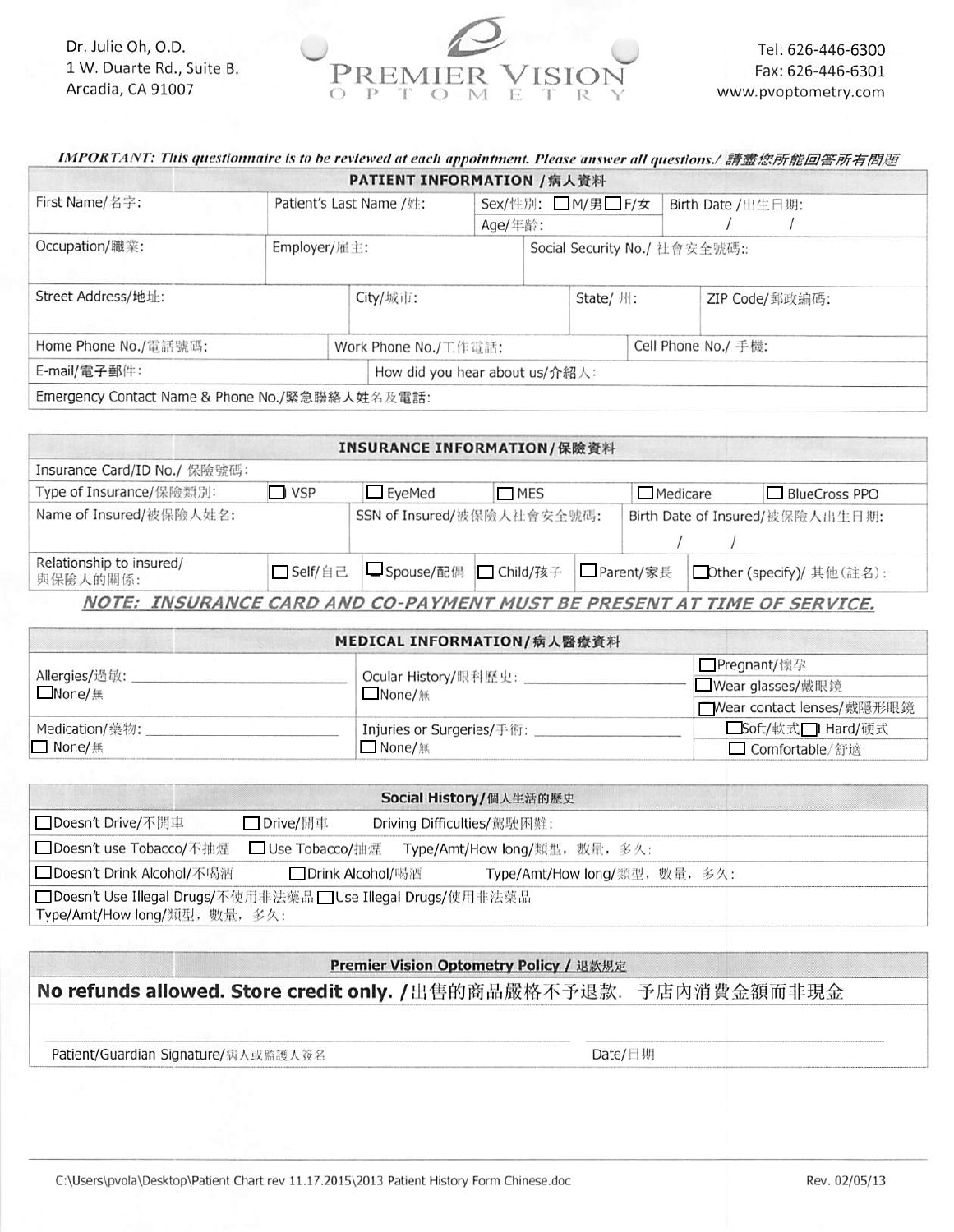Dr. Julie Oh, O.D. 1 W. Duarte Rd., Suite B. Arcadia, CA 91007



Tel: 626-446-6300 Fax: 626-446-6301 www.pvoptometry.com

|                                  | . PERSONAL Review of Systems. Please check all that apply to you/ <b>肺遇</b> 揮所有 <u>你有的</u> 病症或問題 |                                |
|----------------------------------|--------------------------------------------------------------------------------------------------|--------------------------------|
| EYES/ 眼睛                         | GASTROINTESTINAL/ 胃腸道                                                                            | <b>CARDIOVASCULAR /心血管</b>     |
| □ Vision Loss/ 倪 力喪失             | □ Colitis/結腸炎                                                                                    | □ Heart Disease/心臟疾病           |
| □ Blurry Vision/ 規力模糊            | □ Crohn's Disease/節段性回腸炎病                                                                        | □ Hypercholesterolemia/ 高膽固醇血症 |
| □ Distorted Vision/ 視覺扭曲         | □ Ulcers/潰瘍                                                                                      | □ Hypertension/高血壓             |
| □ Double Vision/重视               | □ Constipation/便秘                                                                                | EARS/NOSE/THROAT / 耳/ 鼻/ 喉     |
| □ Dryness/ 乾眼                    | □ Diarrhea/腹深                                                                                    | □ Allergies/過敏                 |
| □ Redness/紅眼                     | CONSTITUTIONAL/金身的                                                                               | □ Sinus Congestion/ 鼻竇允血       |
| □ Mucous Discharge/粘液排放          | □ Fever/發燒                                                                                       | □ Runny Nose/流鼻涕               |
| □Gritty Feeling/沙粒的感覺            | □ Weight Loss or Gain/體重變化                                                                       | □ Post Nasal Drip/ 鼻滴水         |
| □Itching/瘴的感覺                    | □ Fatigue/疲劳                                                                                     | □ Chronic Cough/慢性咳嗽           |
| □ Burning/烧灼的感覺                  | □ Trauma/ 創傷                                                                                     | □ Dry Throat/Mouth/咽喉乾燥        |
| □ Excess Watering/過量出水           | INTEGUMENTARY (SKIN)/ 外皮的                                                                        | ALLERGIC/IMMUNE / 過敏/免疫        |
| □ Light Sensitivity/ 光敏感         | □ Eczema/濕疹                                                                                      | □ Drug Allergies/ 蜒物過敏         |
| □ Eye Pain or Soreness/眼痛或酸痛     | □ Rosacea/ 溶液 鼻                                                                                  | □ Seasonal Allergies/季節性過敏     |
| □ Chronic Infection/慢性感染         | □ Psoriasis/ 疥疮                                                                                  | □ Lupus/ 狼瘡                    |
| □ Flashes/閃爍                     | <b>NEUROLOGIC/ 神經</b>                                                                            | □ Arthritis/関節炎                |
| □ Floating Spots/漂浮點             | □ Headaches/                                                                                     | LYMPHATIC/HEMATOLOGIC/ 淋巴/血液   |
| □ Tired Eyes/ 服务                 | □ Migraines/偏頭痛                                                                                  | □ Anemia/貧血                    |
| □ Cataracts/白内障                  | □ Seizures/                                                                                      | □ Bleeding Problems/ 出血問題      |
| □ Diabetic Retinopathy/糖尿病性視網膜病變 | □ Mult.Sclerosis/多效性硬化症                                                                          | □ Leukemia/l' 山 / 応            |
| □ Glaucoma/青光眼                   | ENDOCRINE/ 内分泌                                                                                   | MUSCULOSKELETAL/ 肌肉骨骼          |
| □ Macular Degeneration/黃斑變性      | □ Non Insulin Diabetes / 非胰島素糖尿病                                                                 | □ Fibromyalgia/鐵維肌痛            |
| □ Retinal Detachment/視網膜脫離       | □ Insulin Diabetes/胰島素糖尿病                                                                        | □ Muscular Dystrophy/肌肉萎縮症     |
|                                  | □ Thyroid Dysfunction/甲状腺功能减退                                                                    | □ Osteoarthritis/骨件關節炎         |
|                                  | □ Hormonal Dysfunction/荷爾蒙功能减退                                                                   | □ Ankylosing Spond./ 強直性脊柱炎    |
|                                  | <b>RESPIRATORY/ 呼吸</b>                                                                           | GENITOURINARY/ 泌尿生殖系           |
|                                  | □ Asthma/ 氣喘                                                                                     | □ Kidney problems/腎臓問題         |
|                                  | □ Bronchitis/支氧管炎                                                                                | □ Bladder problems/膀胱問題        |
|                                  | □ Emphysema / 氣肺                                                                                 | □ STDs/性病                      |
|                                  |                                                                                                  | □ Other/ 其他                    |

| □Blindness/ 火明              | □Cancer/ 感症               |
|-----------------------------|---------------------------|
| □ Cataracts/白内障             | □Lupus/狼状                 |
| □ Macular degeneration/黄斑變性 | □ Heart Disease/心血管疾病     |
| □ Glaucoma/青光眼              | □ High Blood Pressure/高血學 |
| □ Retinal detachment/ 祝網膜脫離 | □ Kidney Disease/腎臓病      |
| □ Crossed Eyes/!'' 雞眼       | □ Arthritis/閲節炎           |
| □ Lupus/ 飛行                 | □ Thyroid Disease/甲狀腺疾病   |
| □ Other/其他                  | $\Box$ None/ $\#$         |

## DISCLAIMER/聲明

The above information is true to the best of my knowledge. I understand that I am financially responsible for payment of all services or materials provided to me. I also authorize Premier Vision Optometry to release any information required to process my claims. 于述信息是真實的。我知道,我將負責支付所有提供給我的照務或材料。我選授權 Premier Vision Optometry 釋放任何所需資料以便處理我的保險索賠。

Patient/Guardian Signature/树人或融護人簽名

Date/11W